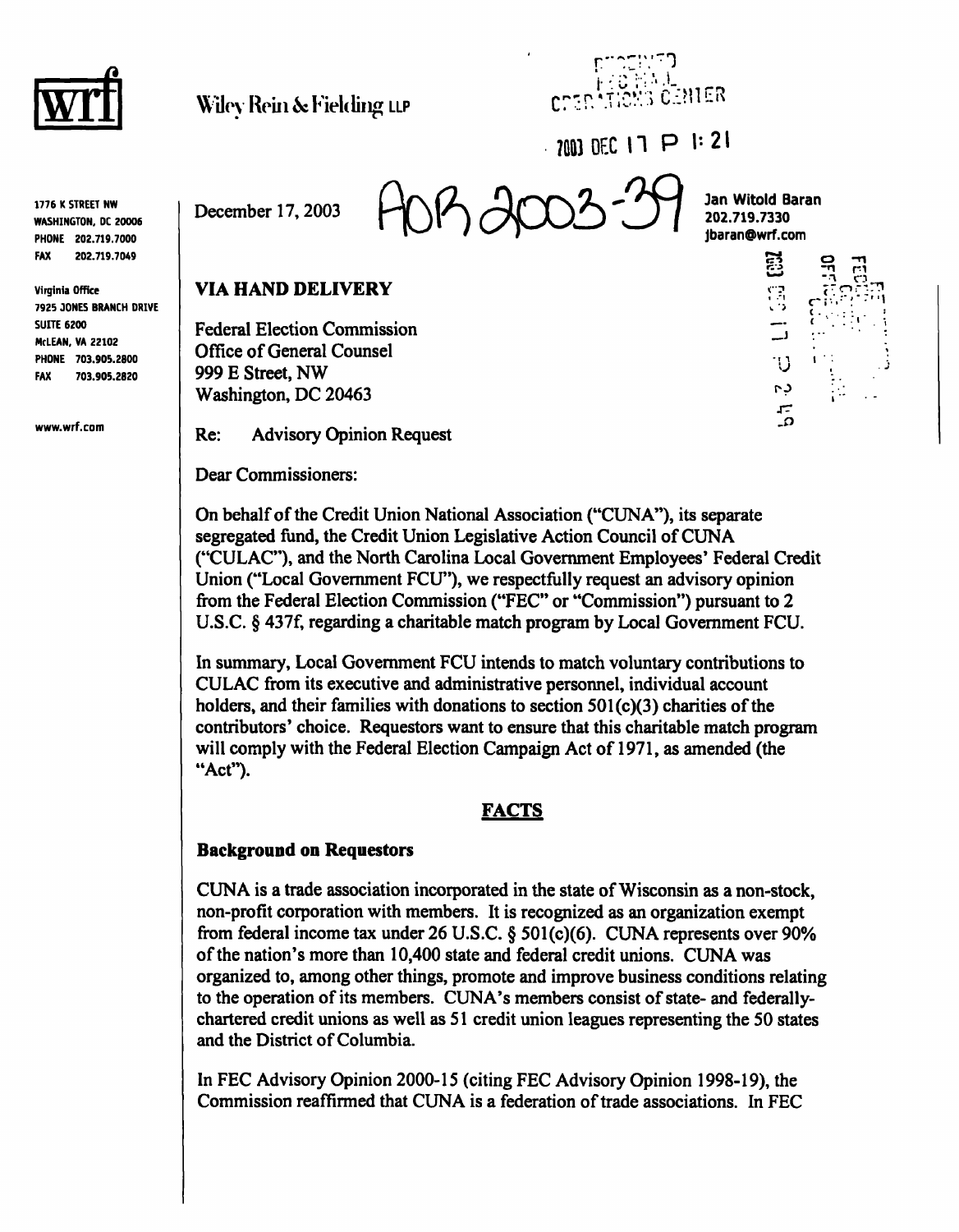Federal Election Commission December 17,2003 Page 2

Advisory Opinion 1998-19, the FEC found that the state leagues of CUNA and the credit union members of the state leagues may be considered a "branch, division ... or local unit" of CUNA under 11 C.F.R. § 102.6(b)(l)(iii). As a result, the Commission found that the leagues and the credit unions could act as collecting agents in receiving and transmitting contributions for CULAC. Id. Accordingly, the collecting agent leagues and credit unions could pay the costs of soliciting and transmitting the CULAC contributions. Id.

CULAC is a separate segregated fund established and administered by CUNA. CUNA solicits and accepts contributions to CULAC from the executive and administrative personnel of CUNA and its member credit unions and leagues. CUNA also solicits and accepts contributions to CULAC from the individual account holders of its member credit unions. In FEC Advisory Opinion 1998-19, the Commission found that CULAC, with prior approval, could solicit individual members of credit unions because such individuals were like shareholders in corporations.

Local Government FCU is a federally-chartered credit union located in Raleigh, North Carolina. It has 114,000 individual members or account holders. Local Government FCU is a member of the North Carolina Credit Union League and a member of CUNA. Local Government FCU solicits contributions for CULAC from its executive and administrative personnel, individual account holders, and their families. In FEC Advisory Opinion 1998-19, the Commission found that individual members of credit unions qualify as members of a membership organization under the Act and may be solicited for federal contributions to separate segregated funds.

The Certificates of Incorporation and Bylaws of CUNA and Local Government FCU are enclosed.

### Proposed Charitable Match Program

Local Government FCU has given prior written approval to CULAC to solicit voluntary contributions to CULAC from its restricted class. For each voluntary contribution made to CULAC by an individual contributor, Local Government FCU proposes to make a matching contribution to any section  $501(c)(3)$  charity of the contributor's choice, dollar for dollar, up to the maximum amount an individual may contribute to CULAC during the given calendar year. The charitable match program would be similar to the program approved in FEC Advisory Opinion 2003- 4.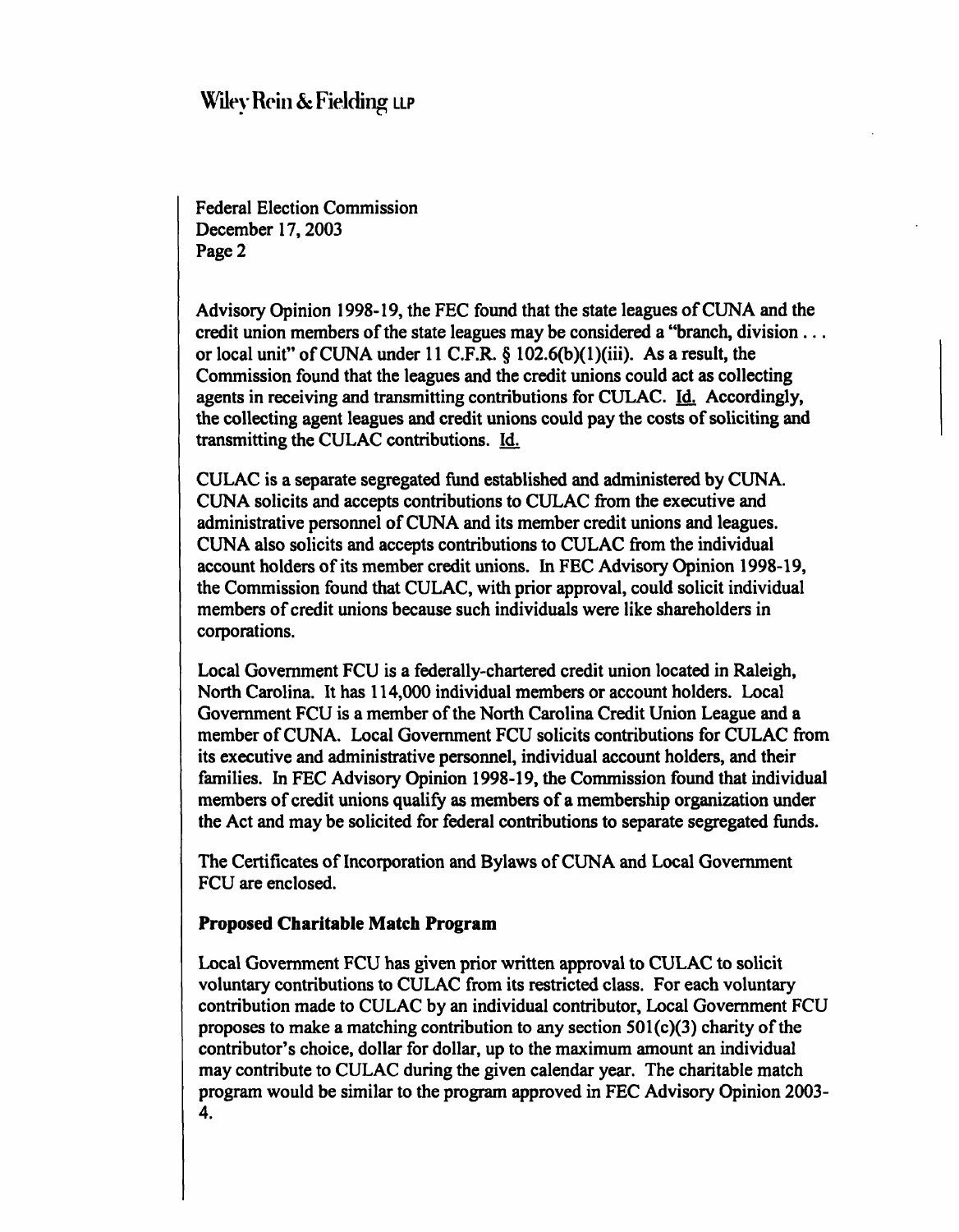Federal Election Commission December 17,2003 Page 3

In the proposed program, individual contributors would not receive any tax benefits from the matching donations made on their behalf. The matching plan would be completely voluntary, and individual contributors would not receive any bonuses, expense accounts, or other forms of direct or indirect compensation as a result of their participation in the plan. Local Government FCU will provide each contributor to CULAC with written notice that he or she may not receive any tangible benefit from the charity in exchange for the matching contribution. Local Government FCU will also advise the charity at the time of the matching donation that the contributor may not receive any tangible benefit in exchange for the matching contribution.

### QUESTION PRESENTED

For each voluntary contribution made to CULAC by an individual credit union member, may Local Government FCU, a member credit union of CUNA, make a matching contribution to a section  $501(c)(3)$  charity of the contributor's choice, dollar-for-dollar, up to the maximum amount an individual may contribute to CULAC during the given calendar year?

#### **DISCUSSION**

The Commission's regulations and prior holdings, including those related to CUNA, appear to authorize the making of matching charitable donations by the member credit unions of CUNA.

Commission regulations allow a collecting agent to solicit contributions for a separate segregated fund from its restricted class.<sup>1</sup> Id. § 102.6(c)(2). Such solicitations must meet all of the requirements for proper solicitations under section 114.5 of the Commission's regulations. Id. In undertaking such solicitations, "[t]he collecting agent may pay any or all of the costs incurred in soliciting and transmitting contributions to the separate segregated fund." Id.  $\S$  102.6(c)(2)(i).

Incumbent upon the collecting agent in this process is transmitting the contributions to the separate segregated fund within the proper time limits, id.  $\S$  102.6(c)(4),

 $\overline{1}$ 

<sup>1</sup> A collecting agent is "an organization or committee that collects and transmits contributions to one or more separate segregated funds to which the collecting agent is related." 11 C.F.R. § 102.6(b)(l). Collecting agents include "[a] parent, subsidiary, branch, division, department, or local unit of the connection organization of the separate segregated fund." Id. § 102.6(b)(1)(iii).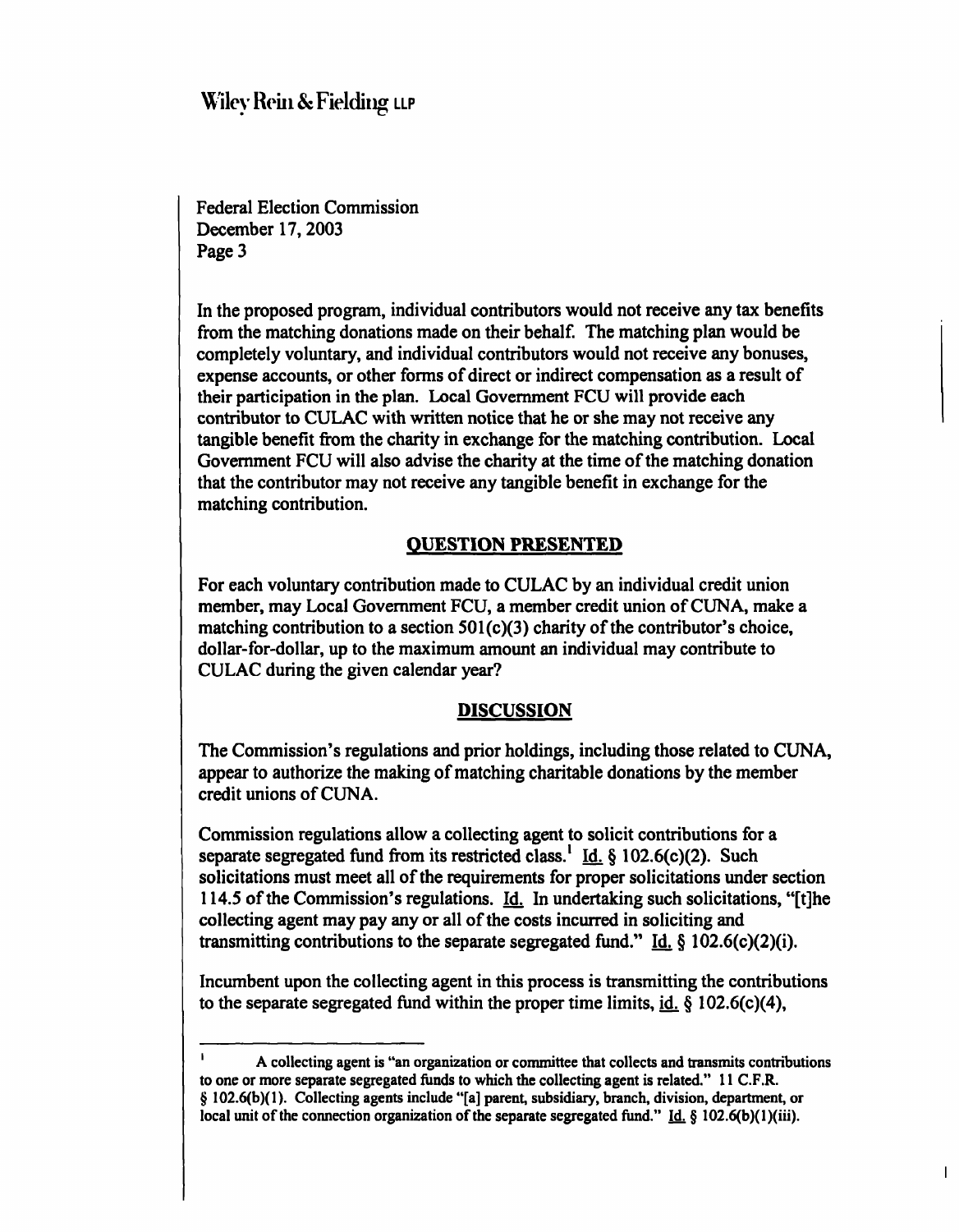Federal Election Commission December 17,2003 Page 4

transmitting the appropriate contributor information to the separate segregated fund,  $id. \S$  102.6(c)(5), and retaining records of the contributions, deposits, and transmittals for three years,  $id. \S$  102.6(c)(6).

As stated above, the Commission on a prior occasion found that "the credit union members of the State leagues [of CUNA] may be considered as a 'branch, division  $\ldots$  or local unit' of CUNA under 11 CFR 102.6(b)(1)(iii) and may therefore act as collecting agents in receiving and transmitting contributions for CULAC." FEC Advisory Opinion 1998-19. In the same advisory opinion, the Commission reiterated its own regulations by stating that a "collecting agent may pay any or all of the costs incurred in soliciting and transmitting contributions to the [separate segregated fund]." Id. (citing 11 C.F.R.  $\S$  102.6(c)(2)(i)). In the many advisory opinions that the Commission has issued on matching charitable donations, the Commission has been consistent in its determination that the "corporation's matching of voluntary political contributions with charitable donations as solicitation expenses related to fundraising for its [separate segregated fund]." FEC Advisory Opinions 2003-4 (emphasis added), 1998-48,1994-6, 1989-9,1989-7 & 1987-18; see also FEC Advisory Opinions 1994-7 & 1994-3 (applying same rationale to charitable matches involving twice-yearly solicitations).

By virtue of these advisory opinions and through the collecting agent regulation contained in 11 C.F.R. § 102.6(c)(2)(i), two principals are clear. First, a collecting agent may pay all of the solicitation costs incurred in its solicitation of contributions for a separate segregated fund. Second, the matching of voluntary political contributions to a separate segregated fund with charitable donations is a solicitation expense. As a result of the combination of these two principals, it appears that collecting agents may make such matching charitable donations.

Thus, since the Commission has determined that (i) the credit union members of the state leagues of CUNA are collecting agents for CULAC; (ii) collecting agents may pay the costs associated with soliciting contributions; and (iii) the making of matching charitable donations is a solicitation expense, it seems to follow that Local Government FCU, a member of CUNA, may make a matching contribution to a section 501(c)(3) charity of the contributor's choice, dollar-for-dollar and up to the maximum amount an individual may contribute to CULAC during the given calendar year, for each voluntary contribution made to CULAC by an individual credit union member.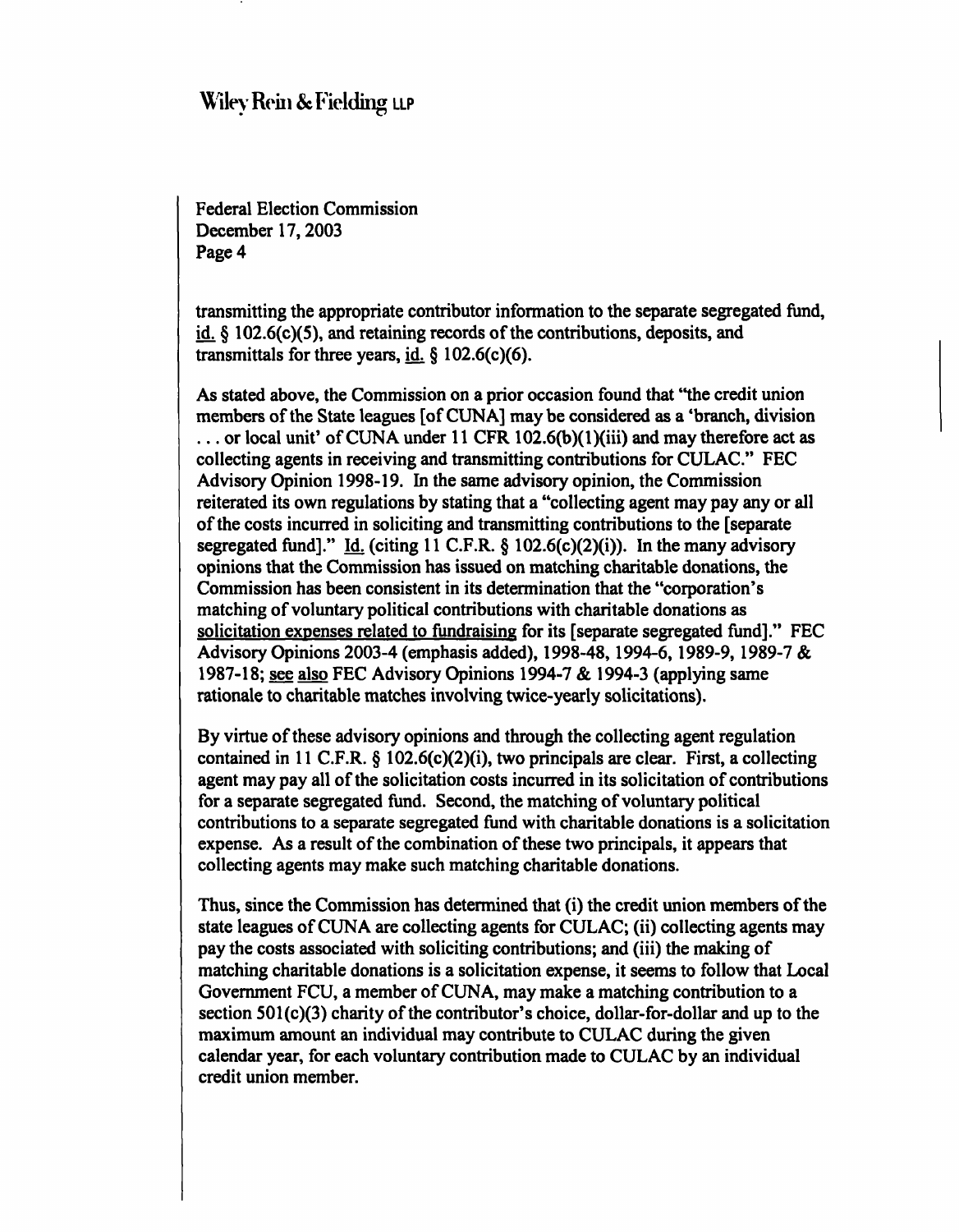Federal Election Commission December 17,2003 Page 5

Our clients respectfully request an advisory opinion confirming the above.

Sincerely,

ramz  $\overline{\phantom{0}}$ 

**Jan Witold Baran** D. Mark Renaud